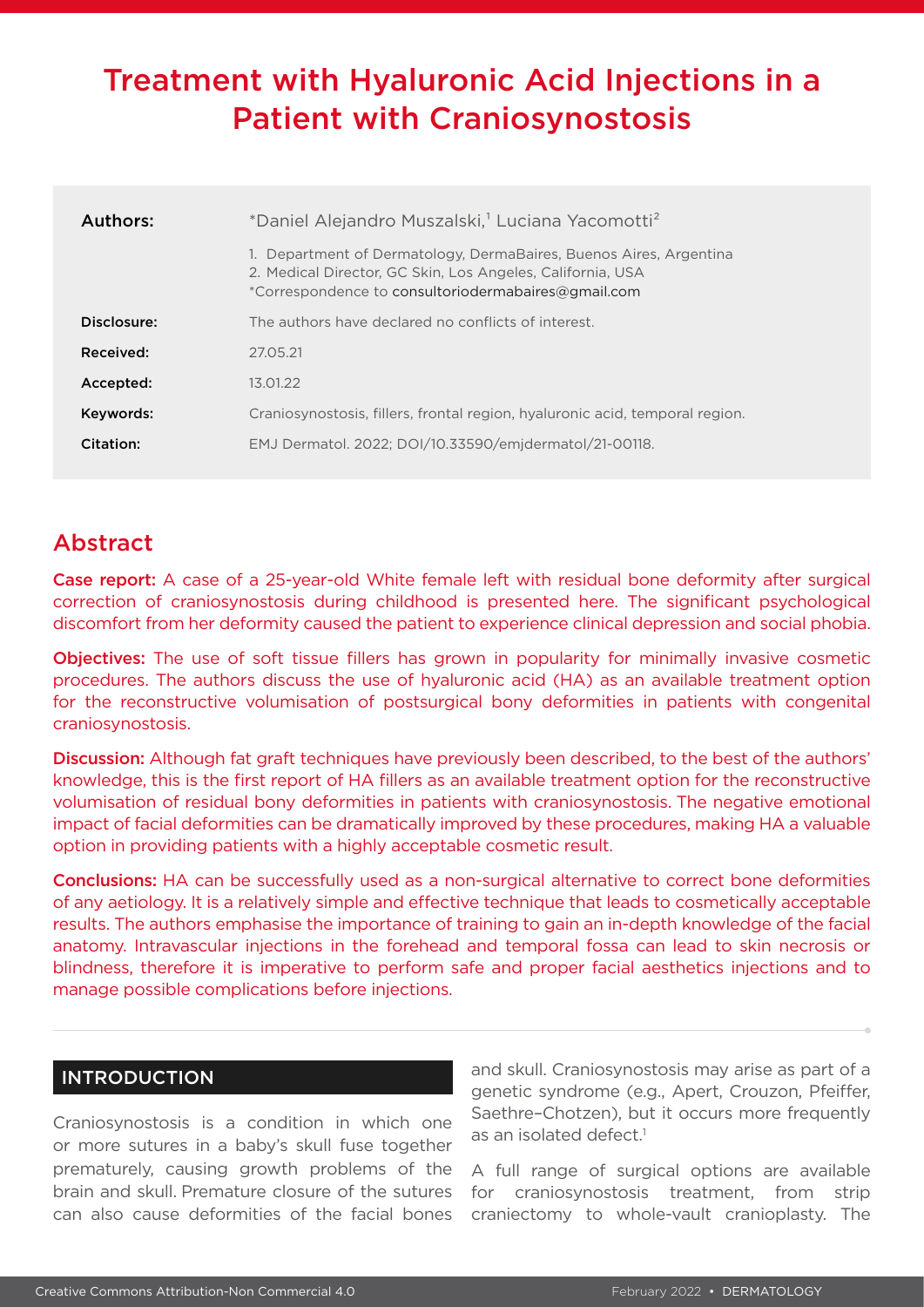main goal of surgery is to reduce intracranial pressure and treat the resulting craniofacial asymmetries. However, the most common complication after craniosynostosis surgery is an incomplete correction of deformities, which can sometimes lead to aesthetic and psychological problems that impact the patient's self-esteem.2 It is, therefore, essential to treat these patients using a multidisciplinary approach.<sup>3</sup> Implementing a long-term assessment is essential to develop additional treatments.

Various tools that restore volume in a defined area to treat residual craniosynostosis deformities have been described, including autologous fat transfer. This technique is minimally invasive and is a good alternative for improving fronto-orbital asymmetries in residual craniosynostosis deformities.4,5 Augmentation using the patient's fat, which was first documented in the 20<sup>th</sup> century, can be employed to replace volume after trauma.

## CASE REPORT

Here, a case of a 25-year-old female with a history of congenital craniosynostosis is reported. The patient underwent corrective surgery at a young age, although her records are not available for review. The frontotemporal bone deformity was the patient's chief complaint. Several plastic surgeons evaluated the patient: none came up with an optimal treatment plan, instead she was referred to various psychiatrists and psychologists. The patient was diagnosed with depression and social phobia and was started on several antidepressant medications. The patient's quality of life was severely impaired, and they ended up having to work from home.

After assessing the patient, the authors came up with a treatment plan consisting of hyaluronic acid (HA) fillers. The treatment was used to improve frontotemporal deformity and was performed in two sessions, 15 days apart. High elastic modulus (G') HA (20 mg/mL) was used in this case, since the thickness of the skin allowed it. An advantage of using high viscosity HA fillers is that they have a longer duration of effect, up to 18 months. However, intermediate or low G' HA (15.0–17.5 mg/mL) is also a good option as the filler can be evenly distributed with a gentle massage.

The authors decided to use needles instead of cannulas for technical reasons, modifying the angle of entry into the skin according to the injection site. Prior injection aspiration was performed at each point to minimise the chance of intravascular occlusion. The supratrochlear and supraorbital foramina were both identified to avoid deep injection near them. The boluses injected were always small in order to reduce the occurrence of inadvertent intravascular injection. A supraperiosteal injection on the temporal region was performed, 1 cm above the orbital rim on the temporal fusion line and 1 cm lateral to this point, using the 'one up, one over' technique to identify the safest point when injecting the temporal fossa.

Pre-procedure (Figure 1), immediate post-procedure (Figure 2), and 18 months post-procedure (Figure 3) photographs were then taken.

## **DISCUSSION**

HA fillers are a promising alternative to consider for the treatment of cranial bone deformities in patients with craniosynostosis and other aetiologies. The use of autologous fat injections for the correction of bone deformities has been previously reported.5 Recent data by Coleman et al.<sup>6</sup> suggest an improved duration of correction with autologous fat transfer. However, it is not clear whether autologous fat is an ideal soft tissue filling agent, particularly given its highly variable duration of correction. Additionally, fat grafting procedures most often involve surgery with some amount of anaesthesia; this approach requires surgical liposuction to harvest adipose tissue and several sessions to achieve the desired results.

Although fat graft techniques have previously been described, to the best of the authors' knowledge, this is the first report of HA fillers as an available treatment option for reconstructive volumisation of residual bony deformities in patients with craniosynostosis. One of the main advantages of HA fillers is their easy reversibility, which is vital in the event of accidental intravascular injection, as hyaluronidase could revert the consequent tissue damage or eventual amaurosis. In this case report, the authors chose a cross-linked, high G' HA (20 mg/mL) that can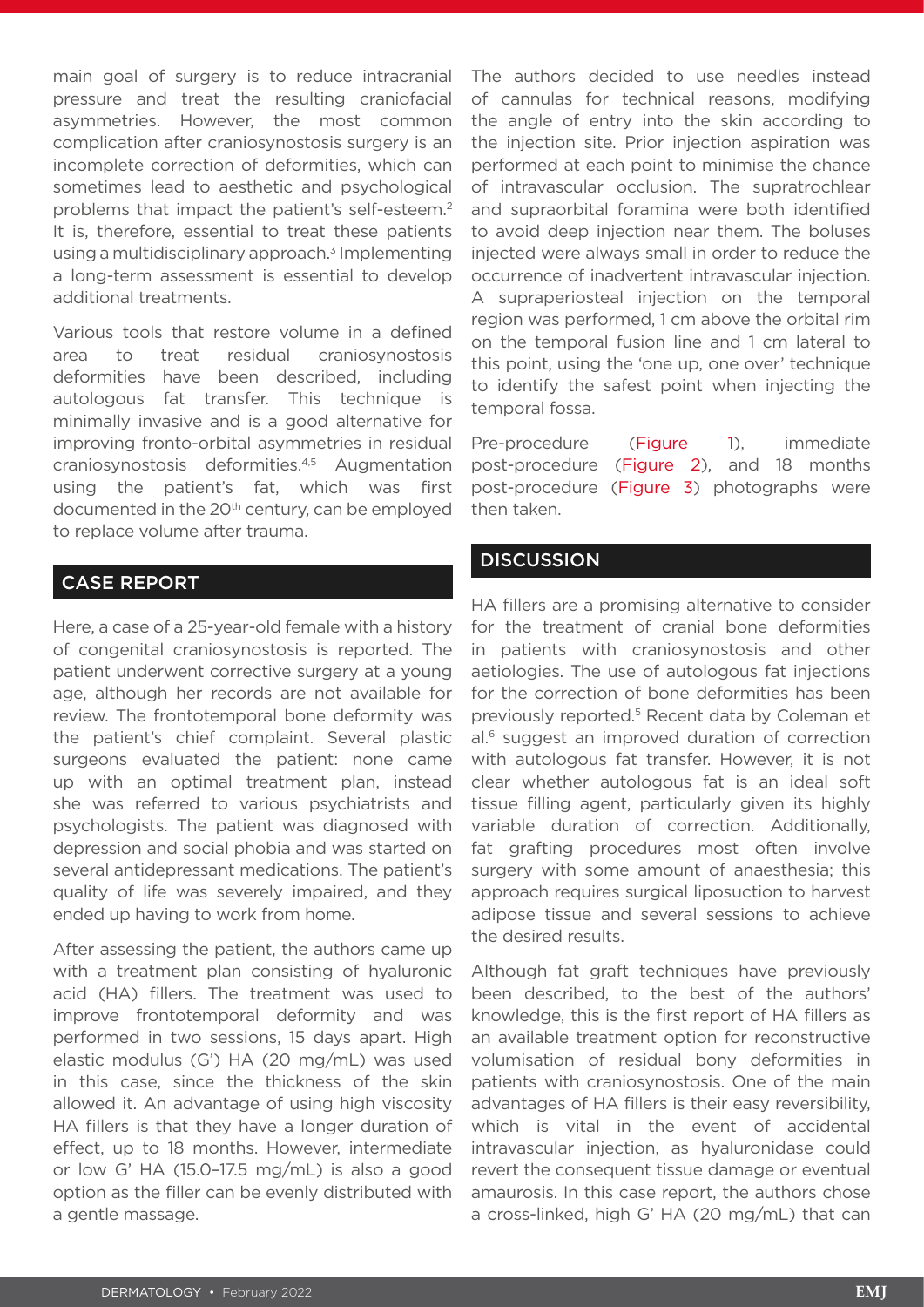

#### Figure 1: A pre-procedure photograph of the patient.

Bone irregularity at the frontal and temporal levels, with depressions of different depths, are evidenced by the shadows generated.



#### Figure 2: A photograph of the patient taken immediately post-procedure.

An improvement in bone irregularity and depressions is evident, although transient erythema still persisted in the patient due to recent treatment.



#### Figure 3: A photograph of the patient taken 18 months post-procedure.

The final result with the disappearance of bone irregularity and depressions can be seen here.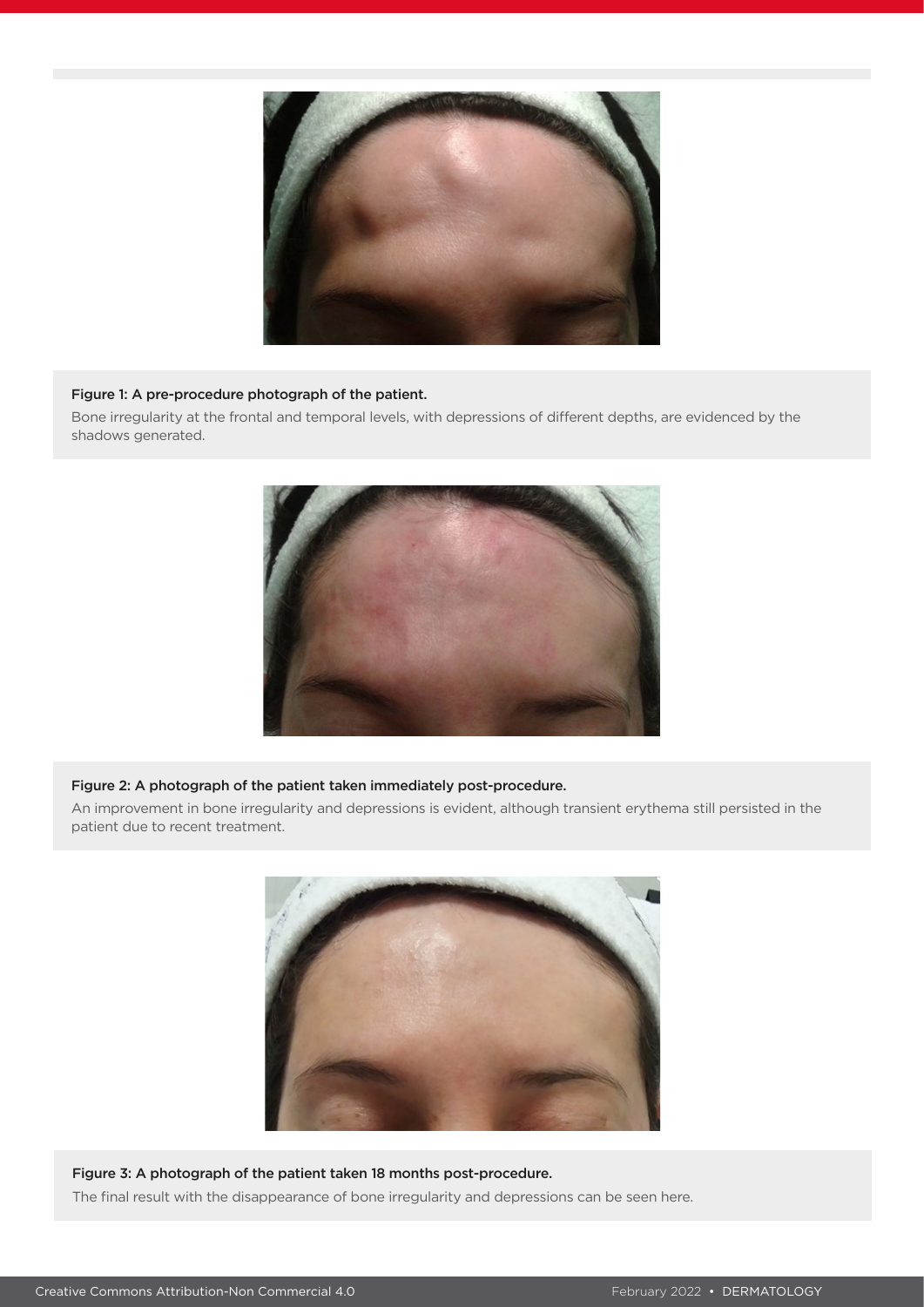last up to 18 months. Surprisingly, the correction lasted longer than expected, remaining intact at the 18-month follow-up.

Lazzeri et al.<sup>7</sup> reviewed 29 articles describing 32 patients with iatrogenic blindness: in 15 patients, blindness occurred after fat injection; in the other 17 patients, it followed the injection of various other materials, including silicone oil, calcium hydroxyapatite, bovine collagen, and HA, with blindness occurring after HA injections in two out of these 17 patients.7 Furthermore, Chatrath et al.8 studied a total of 190 cases of filler-induced blindness, the primary cause of which was due to autologous fat injections (90 cases; 47%), with the second most common cause attributed to HA injections (53 cases; 28%).<sup>8</sup>

Goodman et al.9 found that accidental intravascular injection, even among very experienced injectors, was high. Although 71% had 11 years or more of experience, 62% of these injectors experienced an inadvertent intravascular injection, which reaffirms that anatomical knowledge is essential to minimise these complications.<sup>9</sup> The authors recommend that injections of the frontotemporal region should be performed by physicians with extensive knowledge of the local anatomy. Intravascular injections and extrinsic compressions are more frequently associated with skin necrosis, and studies have shown that small amounts of filler can occlude wide arterial paths. The equation for the volume of a cylinder  $(\pi r^2 h)$  tells us that just 0.01 mL of a product would be enough to fill 5.00 cm of a 0.05 cm diameter vessel, assuming that it did not dilate.<sup>10</sup> Intra-arterial injections in the frontotemporal region, supraorbital artery, supratrochlear artery, or the anterior or frontal branch of the superficial temporal artery can also potentially deliver the filling directly to the ophthalmic artery, and from there to the central retinal artery, resulting in amaurosis.11-13

For skin preparation, chlorhexidine plus alcohol was used to achieve the best antibacterial coverage.14,15 While the use of cannulas is considered safer for injection, the authors decided to use 27-gauge needles due to bone irregularities in the patient.<sup>15-18</sup>

The needle was directed oblique to the skin (at a 45° angle) to prevent filler from leaking out through the puncture site and being deposited above the frontal muscle, with the eventual need of removal with hyaluronidase.<sup>16</sup> After the needle was inserted, the syringe plunger was withdrawn. At least 5 seconds should pass to observe if blood aspirates into the needle hub to reduce the risk of intravascular injection, although this aspiration time is controversial, and many authors recommend waiting 10 seconds.<sup>19,20</sup> The authors of this study recommend a safety margin of 2 cm above the supraorbital and supratrochlear foramen (superior orbital border).<sup>21,22</sup> The multiple supraperiosteal bolus injection techniques were applied with a small amount of filler (0.1 mL) as avoiding larger boluses minimises tissue damage in the event of inadvertent intravascular injection or extrinsic vascular compression. Lower volumes injected per point will also significantly decrease the chance of amaurosis by intravascular injection.23 Some authors recommend boluses of less than 0.84 mL in the periocular region, and boluses less than 0.03 mL in regions close to the supratrochlear foramen.<sup>24-26</sup> Other authors state that, by injecting aliquots <0.10 mL in the facial soft tissues, they can already overcome the entire volume of the supratrochlear artery from the injection site at the glabella to the level of the orbital apex.26

Supraperiosteal injection on the temporal region was performed 1 cm above the orbital rim on the temporal fusion line, and 1 cm lateral to this point using the 'one up, one over' technique: this is the safest point when injecting the temporal fossa. The needle was inserted perpendicular to the skin, at a 90° angle down to the periosteum. Prior to injection, the plunger was retracted, and, in the absence of blood, 0.40–0.50 mL of HA was injected. With the use of the 'one up, one over' technique, the filler injected into the temporal fossa generated a tissue displacement effect instead of diffusion. This injection technique was previously studied on cadavers using CT scans.27

## **CONCLUSION**

The authors believe that, among the currently available filling materials, HA is an excellent option for treating cranial deformities in patients with craniosynostosis. One of the main advantages of HA fillers is the possibility of reversibility in the event of accidental intra-arterial injection. The authors stress that injections using autologous fat, calcium hydroxyapatite, polylactic acid, and